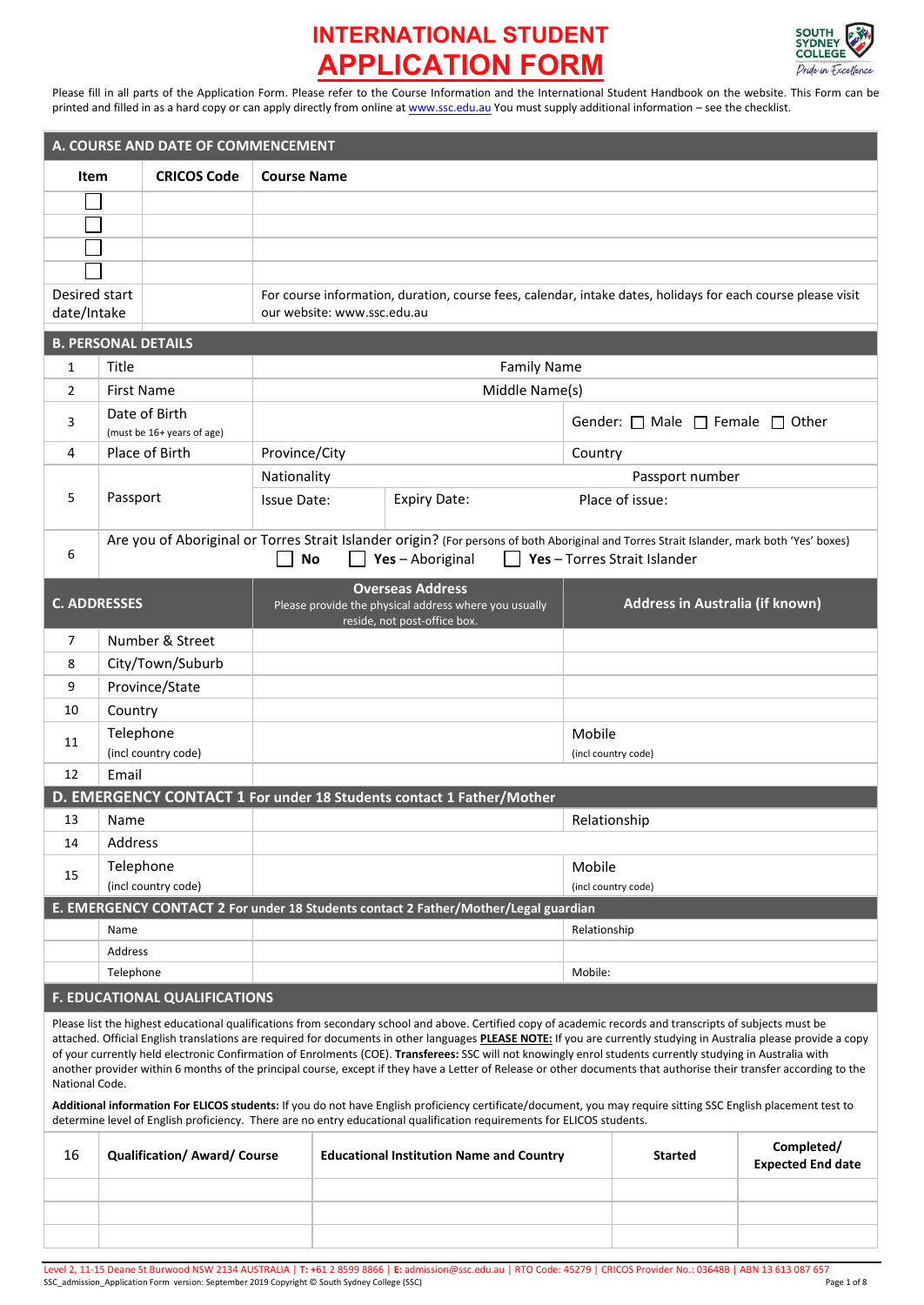

|                                                                                                                                                                                                                                                                                                                                                                                                                                                                                                                                                                                                      | 16.1 Are you currently studying in Australia?<br>No<br>Yes $-$ if yes please provide details information below:                                                                                                                                                                                                                                                                                                          |                                                                               |                                                                                                                            |                     |  |  |
|------------------------------------------------------------------------------------------------------------------------------------------------------------------------------------------------------------------------------------------------------------------------------------------------------------------------------------------------------------------------------------------------------------------------------------------------------------------------------------------------------------------------------------------------------------------------------------------------------|--------------------------------------------------------------------------------------------------------------------------------------------------------------------------------------------------------------------------------------------------------------------------------------------------------------------------------------------------------------------------------------------------------------------------|-------------------------------------------------------------------------------|----------------------------------------------------------------------------------------------------------------------------|---------------------|--|--|
|                                                                                                                                                                                                                                                                                                                                                                                                                                                                                                                                                                                                      |                                                                                                                                                                                                                                                                                                                                                                                                                          |                                                                               |                                                                                                                            |                     |  |  |
|                                                                                                                                                                                                                                                                                                                                                                                                                                                                                                                                                                                                      |                                                                                                                                                                                                                                                                                                                                                                                                                          |                                                                               |                                                                                                                            |                     |  |  |
|                                                                                                                                                                                                                                                                                                                                                                                                                                                                                                                                                                                                      | <b>G. CURRENT ENGLISH LEVEL</b>                                                                                                                                                                                                                                                                                                                                                                                          |                                                                               |                                                                                                                            |                     |  |  |
| 17                                                                                                                                                                                                                                                                                                                                                                                                                                                                                                                                                                                                   | Do you speak a language other than English at home? (If more than one language, indicate the one that is spoken most often)<br>No, English only<br>Yes, other - please specify:                                                                                                                                                                                                                                          |                                                                               |                                                                                                                            |                     |  |  |
| 18                                                                                                                                                                                                                                                                                                                                                                                                                                                                                                                                                                                                   | Please provide evidence of your English language proficiency if you have taken the test already. If not, then provide the date of the test<br>you have booked/registered for to sit for the test. Alternatively, you can take SSC English Placement test to determine your English proficiency level.                                                                                                                    |                                                                               |                                                                                                                            |                     |  |  |
|                                                                                                                                                                                                                                                                                                                                                                                                                                                                                                                                                                                                      | Test taken/booked:                                                                                                                                                                                                                                                                                                                                                                                                       | $\Box$ IELTS $\Box$ TOEFL $\Box$ PTE $\Box$ CAE $\Box$ other (please specify) |                                                                                                                            |                     |  |  |
|                                                                                                                                                                                                                                                                                                                                                                                                                                                                                                                                                                                                      | Score achieved:                                                                                                                                                                                                                                                                                                                                                                                                          | Date of test:                                                                 |                                                                                                                            |                     |  |  |
|                                                                                                                                                                                                                                                                                                                                                                                                                                                                                                                                                                                                      | H. RECOGNITION OF PRIOR LEARNING (for Vocational course applicant only)                                                                                                                                                                                                                                                                                                                                                  |                                                                               |                                                                                                                            |                     |  |  |
|                                                                                                                                                                                                                                                                                                                                                                                                                                                                                                                                                                                                      | Based on past education qualifications, are you going to apply for Recognition of Prior Learning (RPL)? Based on past<br>Australian VET qualifications, are you going to apply for Credit (CT) (Advanced standing)?                                                                                                                                                                                                      |                                                                               |                                                                                                                            |                     |  |  |
| 19                                                                                                                                                                                                                                                                                                                                                                                                                                                                                                                                                                                                   | NO - You will be required to complete the course offered by SSC without any exemption.<br>Yes - please provide certified copies of academic transcripts and details of courses e.g. syllabus documents, details and references on work<br>experience and refer to CT and RPL in the International Student Handbook on our website www.ssc.edu.au for details information.                                                |                                                                               |                                                                                                                            |                     |  |  |
|                                                                                                                                                                                                                                                                                                                                                                                                                                                                                                                                                                                                      | I. COURSE AND OTHER FEES - Please refer to "Course Fee" information                                                                                                                                                                                                                                                                                                                                                      |                                                                               |                                                                                                                            |                     |  |  |
| 20                                                                                                                                                                                                                                                                                                                                                                                                                                                                                                                                                                                                   | <b>Application Fee</b>                                                                                                                                                                                                                                                                                                                                                                                                   | AU\$ 250.00                                                                   | Application fee is non -refundable                                                                                         |                     |  |  |
| 21                                                                                                                                                                                                                                                                                                                                                                                                                                                                                                                                                                                                   | <b>Tuition Fee</b>                                                                                                                                                                                                                                                                                                                                                                                                       | please refer to course<br>fee information at<br>www.ssc.edu.au                | A minimum 25% tuition fee is required.<br>Do you intend to pay greater amount of fees? If YES, tick box:<br>50% □<br>75% □ | $100\%$ $\square$ . |  |  |
| 22                                                                                                                                                                                                                                                                                                                                                                                                                                                                                                                                                                                                   | <b>Overseas Student Health</b><br>Cover (OSHC)                                                                                                                                                                                                                                                                                                                                                                           | May vary based on<br>duration and type of<br>cover.                           | These options will be explained in the letter of offer.                                                                    |                     |  |  |
| 23                                                                                                                                                                                                                                                                                                                                                                                                                                                                                                                                                                                                   | Airport Pickup Fee (Optional)                                                                                                                                                                                                                                                                                                                                                                                            | AU\$ 150.00                                                                   | These fees should be paid before the issuance of the Confirmation of<br>Enrolment (CoE).                                   |                     |  |  |
| J. Visa                                                                                                                                                                                                                                                                                                                                                                                                                                                                                                                                                                                              |                                                                                                                                                                                                                                                                                                                                                                                                                          |                                                                               |                                                                                                                            |                     |  |  |
|                                                                                                                                                                                                                                                                                                                                                                                                                                                                                                                                                                                                      | 24. Are you in Australia now?<br>No                                                                                                                                                                                                                                                                                                                                                                                      | Yes-Visa Category                                                             |                                                                                                                            | Visa Expired Date:  |  |  |
|                                                                                                                                                                                                                                                                                                                                                                                                                                                                                                                                                                                                      | Where will you lodge your student visa application? $\Box$ In Australia                                                                                                                                                                                                                                                                                                                                                  |                                                                               | Outside of Australia                                                                                                       |                     |  |  |
| 25. Have you been refused a visa from any country including Australia for any reason? $\Box$ No<br>Yes If yes, please                                                                                                                                                                                                                                                                                                                                                                                                                                                                                |                                                                                                                                                                                                                                                                                                                                                                                                                          |                                                                               |                                                                                                                            |                     |  |  |
| provide full details and copies of visa refusal letters/documents.                                                                                                                                                                                                                                                                                                                                                                                                                                                                                                                                   |                                                                                                                                                                                                                                                                                                                                                                                                                          |                                                                               |                                                                                                                            |                     |  |  |
|                                                                                                                                                                                                                                                                                                                                                                                                                                                                                                                                                                                                      | K. USI (Unique Student Identifier number) (for vocational course applicants only)                                                                                                                                                                                                                                                                                                                                        |                                                                               |                                                                                                                            |                     |  |  |
| Please note: From 1 January 2015, we can be prevented from issuing you with a nationally recognised VET qualification or statement of attainment when you<br>complete your course if you do not have a Unique Student Identifier (USI). In addition, we are required to include your USI in the data we submit to NCVER. If you<br>have not yet obtained a USI you can apply for it directly at http://www.usi.gov.au/create-your-USI/ on computer or mobile device. Please note that if you would<br>like to specify your gender as 'other' you will need to contact the USI Office for assistance. |                                                                                                                                                                                                                                                                                                                                                                                                                          |                                                                               |                                                                                                                            |                     |  |  |
| If you already have a USI, please write the number here:                                                                                                                                                                                                                                                                                                                                                                                                                                                                                                                                             |                                                                                                                                                                                                                                                                                                                                                                                                                          |                                                                               |                                                                                                                            |                     |  |  |
| L. STUDENT SERVICES (Airport pickup, accommodation & welfare)                                                                                                                                                                                                                                                                                                                                                                                                                                                                                                                                        |                                                                                                                                                                                                                                                                                                                                                                                                                          |                                                                               |                                                                                                                            |                     |  |  |
| 26                                                                                                                                                                                                                                                                                                                                                                                                                                                                                                                                                                                                   | No if yes, please fill a welfare support form<br>Do you require airport pickup?<br>Yes                                                                                                                                                                                                                                                                                                                                   |                                                                               |                                                                                                                            |                     |  |  |
| 27                                                                                                                                                                                                                                                                                                                                                                                                                                                                                                                                                                                                   | Yes<br>Do you want SSC to organise accommodation? [<br>No if yes, please fill a welfare support form                                                                                                                                                                                                                                                                                                                     |                                                                               |                                                                                                                            |                     |  |  |
| 28                                                                                                                                                                                                                                                                                                                                                                                                                                                                                                                                                                                                   | Intended accommodation start date (DD/MM/YY):                                                                                                                                                                                                                                                                                                                                                                            |                                                                               |                                                                                                                            |                     |  |  |
| 29                                                                                                                                                                                                                                                                                                                                                                                                                                                                                                                                                                                                   | Do you want SSC to organise welfare? [                                                                                                                                                                                                                                                                                                                                                                                   | <b>No</b><br>  Yes                                                            |                                                                                                                            |                     |  |  |
|                                                                                                                                                                                                                                                                                                                                                                                                                                                                                                                                                                                                      | If No: for under18 students' Parents/legal guardian need to organise welfare as required by the department of home affairs, need to provide copy of documents to SSC for<br>record purposes. if yes, please if yes, please fill a welfare support form. Under 18 students must have adequate welfare, accommodation arrangements in place as required<br>by ESOS act. Visit www.ssc.edu.au for the welfare support form. |                                                                               |                                                                                                                            |                     |  |  |
| 30                                                                                                                                                                                                                                                                                                                                                                                                                                                                                                                                                                                                   | Intended welfare start date (DD/MM/YY):                                                                                                                                                                                                                                                                                                                                                                                  |                                                                               |                                                                                                                            |                     |  |  |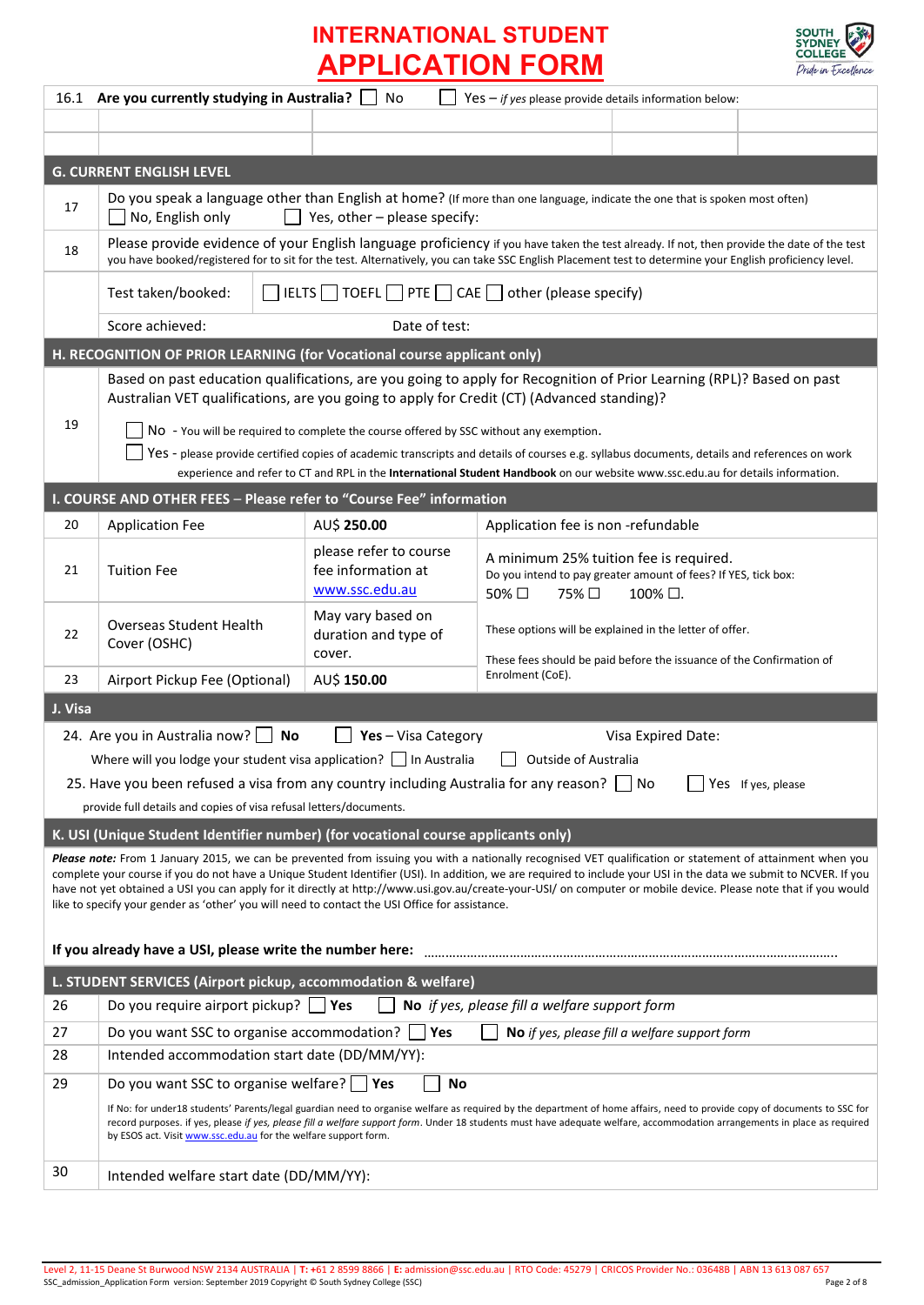

| M. STUDENT SERVICES (OSHC) Student Health Insurance                                                                                                                                                                                                                                                     |                                                                                                                                                                                                                                                                                                                                                                                                                                                                                                                                                                                                                                                                                                  |                      |  |  |
|---------------------------------------------------------------------------------------------------------------------------------------------------------------------------------------------------------------------------------------------------------------------------------------------------------|--------------------------------------------------------------------------------------------------------------------------------------------------------------------------------------------------------------------------------------------------------------------------------------------------------------------------------------------------------------------------------------------------------------------------------------------------------------------------------------------------------------------------------------------------------------------------------------------------------------------------------------------------------------------------------------------------|----------------------|--|--|
| 31                                                                                                                                                                                                                                                                                                      | Do you already have OSHC cover?<br>Yes if yes, name of current provider?<br>Exp Date:<br>No If no, please tick the type of OSHC that you require:<br>$\Box$ Single $\Box$ Couple $\Box$ Family (one/both parents with one or more children)                                                                                                                                                                                                                                                                                                                                                                                                                                                      |                      |  |  |
|                                                                                                                                                                                                                                                                                                         | N. INFORMATION ON DISABILITY                                                                                                                                                                                                                                                                                                                                                                                                                                                                                                                                                                                                                                                                     |                      |  |  |
| 32                                                                                                                                                                                                                                                                                                      | Do you consider yourself to have a disability, impairment or a long-term health condition?<br>$Yes \Box No \Box$<br>If Yes                                                                                                                                                                                                                                                                                                                                                                                                                                                                                                                                                                       |                      |  |  |
|                                                                                                                                                                                                                                                                                                         | If you indicated the presence of a disability, impairment or long-term condition, please select the area(s) in the following list (You<br>may indicate more than one area) Please refer to the Disability supplement (at www.ssc.edu.au) for an explanation of the following                                                                                                                                                                                                                                                                                                                                                                                                                     |                      |  |  |
|                                                                                                                                                                                                                                                                                                         |                                                                                                                                                                                                                                                                                                                                                                                                                                                                                                                                                                                                                                                                                                  |                      |  |  |
|                                                                                                                                                                                                                                                                                                         | O. GENUINE TEMPORARY ENTRANT (GTE) ASSESSMENT<br><b>About GTE Assessment</b><br>This assessment helps SSC to assess whether you meet the Australian Government's Genuine Temporary Entrant (GTE) criteria. It is<br>important that the section is correctly completed and that all required documentation is attached.<br>For details about GTE requirements please visit:<br>https://www.homeaffairs.gov.au/StudyinginAustralia/Documents/direction-no-69.pdf If you (i) are applying for a student visa from<br>outside Australia and (ii) you are required by DIBP to provide proof of funds with your visa application, you must then complete this<br>section through a SSC Representative. |                      |  |  |
| Offer letters will be issued only if SSC considers that you meet the GTE requirements. In addition to assessment of this section, SSC<br>may interview you as part of the GTE assessment process.<br>(if the space provided below is not enough please provide your answers on a separate sheet)        | <b>SSC Representative to</b><br>complete<br>Satisfactory responses                                                                                                                                                                                                                                                                                                                                                                                                                                                                                                                                                                                                                               |                      |  |  |
| (1) Background:<br>a) How did you find out about SSC?                                                                                                                                                                                                                                                   | $\Box$ Yes $\Box$ No                                                                                                                                                                                                                                                                                                                                                                                                                                                                                                                                                                                                                                                                             |                      |  |  |
|                                                                                                                                                                                                                                                                                                         | b) Have you read the SSC brochure or checked the SSC website? What course do you want to study and why?                                                                                                                                                                                                                                                                                                                                                                                                                                                                                                                                                                                          | $\Box$ Yes $\Box$ No |  |  |
|                                                                                                                                                                                                                                                                                                         |                                                                                                                                                                                                                                                                                                                                                                                                                                                                                                                                                                                                                                                                                                  | $\Box$ Yes $\Box$ No |  |  |
|                                                                                                                                                                                                                                                                                                         | c) Why did you choose SSC over other providers in Australia or overseas?                                                                                                                                                                                                                                                                                                                                                                                                                                                                                                                                                                                                                         | Nes<br>II No         |  |  |
| d) Have you or your dependents had any previous visa application rejections?<br>No $\Box$ Yes $\Box$ If Yes, by which country, when and for what reason? (Please attach refusal letter)<br>Country:<br>e) Employment: Of the following categories, which BEST describes your current employment status? | l   Yes<br>l   No                                                                                                                                                                                                                                                                                                                                                                                                                                                                                                                                                                                                                                                                                |                      |  |  |
|                                                                                                                                                                                                                                                                                                         | (tick one box only)<br>Full-time employee<br>Employed - unpaid worker in a family business<br>Unemployed - seeking full-time work<br>Part-time employee<br>$\Box$ Self-employed – not employing others<br>$\Box$ Unemployed – seeking part-time work<br>Employer<br>Not employed - not seeking employment                                                                                                                                                                                                                                                                                                                                                                                        | Yes<br>l I No        |  |  |
|                                                                                                                                                                                                                                                                                                         | f) Study reason: Of the following categories, which BEST describes your main reason for undertaking this course?<br>$\Box$ To get a job<br>I wanted extra skills for my job<br>To develop my existing business<br>To get into another course of study<br>For personal interest or self-development<br>  To start my own business<br>To try for a different career<br>It was a requirement of my job                                                                                                                                                                                                                                                                                              | Yes<br>No            |  |  |
| g) How many years since you last studied? If there is a gap in your studies, please explain what you have been<br>doing during this gap.                                                                                                                                                                | Yes<br>No No                                                                                                                                                                                                                                                                                                                                                                                                                                                                                                                                                                                                                                                                                     |                      |  |  |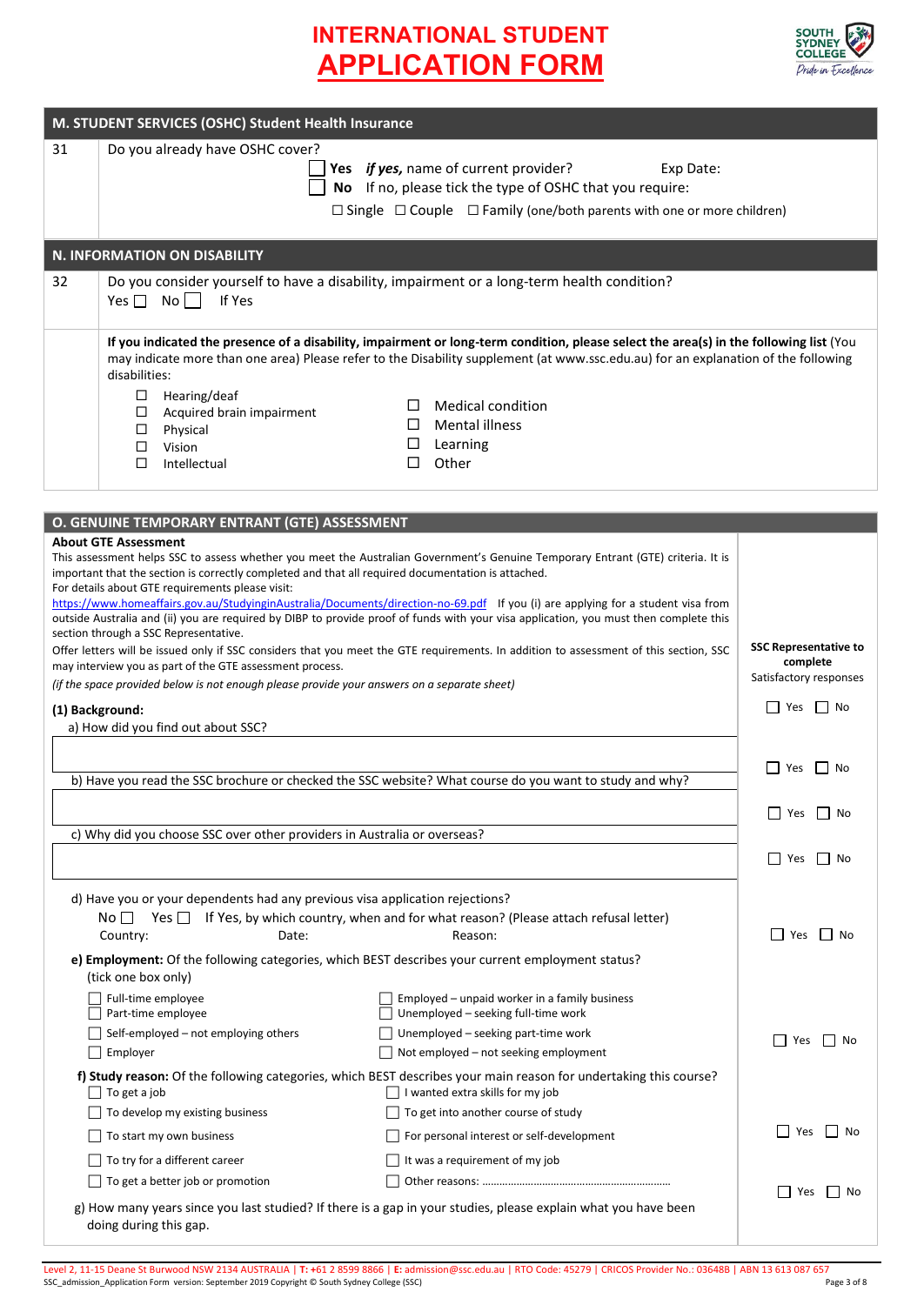

|                                                                                                                                                                                                                                                                                                                                                                                                                                                                                                                                                                                                                          |                                         | h) Please explain your plans after completion of your SSC studies.                                                                                                                                                                                                                        |                      |  |
|--------------------------------------------------------------------------------------------------------------------------------------------------------------------------------------------------------------------------------------------------------------------------------------------------------------------------------------------------------------------------------------------------------------------------------------------------------------------------------------------------------------------------------------------------------------------------------------------------------------------------|-----------------------------------------|-------------------------------------------------------------------------------------------------------------------------------------------------------------------------------------------------------------------------------------------------------------------------------------------|----------------------|--|
|                                                                                                                                                                                                                                                                                                                                                                                                                                                                                                                                                                                                                          |                                         |                                                                                                                                                                                                                                                                                           |                      |  |
|                                                                                                                                                                                                                                                                                                                                                                                                                                                                                                                                                                                                                          |                                         |                                                                                                                                                                                                                                                                                           | Yes  No              |  |
| i) LLN Support:                                                                                                                                                                                                                                                                                                                                                                                                                                                                                                                                                                                                          |                                         |                                                                                                                                                                                                                                                                                           |                      |  |
| I affirm that I do not require any assistance with LLN for the course I am choosing to undertake - Please finalise my<br>□<br>enrolment. *If you have selected this option your enrolment will progress in line with the College selection procedures.<br>I am unsure if my LLN standard is sufficient for the level of study I am undertaking and I wish to undertake a LLN<br>□<br>assessment for SSC's determination*If you have selected this option your enrolment will not be processed until a formal<br>LLN assessment has been completed. College staff will be in contact with you to arrange this assessment. | Yes    No                               |                                                                                                                                                                                                                                                                                           |                      |  |
| j) Relationship status:                                                                                                                                                                                                                                                                                                                                                                                                                                                                                                                                                                                                  |                                         |                                                                                                                                                                                                                                                                                           | Yes<br>$\Gamma$   No |  |
| $\Box$ Single<br>If married, for how long?                                                                                                                                                                                                                                                                                                                                                                                                                                                                                                                                                                               |                                         | $\Box$ Married $\Box$ Engaged $\Box$ De Facto $\Box$ Separated $\Box$ Divorced $\Box$ Widowed                                                                                                                                                                                             |                      |  |
| If Yes, how many?                                                                                                                                                                                                                                                                                                                                                                                                                                                                                                                                                                                                        |                                         | k) Do you have any dependants? $\Box$ Yes $\Box$ No<br>Will any dependants: $\Box$ Travel to Australia or $\Box$ Remain at home.                                                                                                                                                          | Yes  No              |  |
| (2) Funding of your studies                                                                                                                                                                                                                                                                                                                                                                                                                                                                                                                                                                                              |                                         |                                                                                                                                                                                                                                                                                           |                      |  |
| a). Are you aware of the living costs associated with your studies in Australia? $\Box$ Yes $\Box$ No                                                                                                                                                                                                                                                                                                                                                                                                                                                                                                                    |                                         |                                                                                                                                                                                                                                                                                           | $\Box$ Yes $\Box$ No |  |
| Please visit website https://www.homeaffairs.gov.au/Trav/Visa-1/500-                                                                                                                                                                                                                                                                                                                                                                                                                                                                                                                                                     |                                         |                                                                                                                                                                                                                                                                                           |                      |  |
|                                                                                                                                                                                                                                                                                                                                                                                                                                                                                                                                                                                                                          |                                         | b). Do you have access to sufficient funds to support you and your dependants (if any) for the TOTAL period of your                                                                                                                                                                       |                      |  |
|                                                                                                                                                                                                                                                                                                                                                                                                                                                                                                                                                                                                                          |                                         | stay in Australia? This includes tuition fees, travel costs, living costs as outlined on the DIBP website: $\Box$ Yes $\Box$ No                                                                                                                                                           |                      |  |
| https://www.homeaffairs.gov.au/Trav/Visa-1/500-                                                                                                                                                                                                                                                                                                                                                                                                                                                                                                                                                                          |                                         |                                                                                                                                                                                                                                                                                           |                      |  |
|                                                                                                                                                                                                                                                                                                                                                                                                                                                                                                                                                                                                                          |                                         |                                                                                                                                                                                                                                                                                           | Yes  No              |  |
| <b>Expense</b>                                                                                                                                                                                                                                                                                                                                                                                                                                                                                                                                                                                                           | Per person                              | Amount required in AUD                                                                                                                                                                                                                                                                    |                      |  |
| Travel                                                                                                                                                                                                                                                                                                                                                                                                                                                                                                                                                                                                                   | Applicant                               | Return airfare to Australia<br>l Yes<br>    No                                                                                                                                                                                                                                            |                      |  |
|                                                                                                                                                                                                                                                                                                                                                                                                                                                                                                                                                                                                                          | Dependants                              | One return airfare to Australia per person<br>No $\Box$ Not applicable<br>П<br>Yes<br>$\Box$                                                                                                                                                                                              |                      |  |
| Tuition                                                                                                                                                                                                                                                                                                                                                                                                                                                                                                                                                                                                                  | Applicant                               | Course fees for one academic year<br>Yes<br>∣ No<br>$\mathsf{I}$                                                                                                                                                                                                                          |                      |  |
| Living12                                                                                                                                                                                                                                                                                                                                                                                                                                                                                                                                                                                                                 | Applicant                               | $\Box$ Yes<br>No<br>$\perp$                                                                                                                                                                                                                                                               |                      |  |
| months living<br>costs                                                                                                                                                                                                                                                                                                                                                                                                                                                                                                                                                                                                   | Partner                                 | $\Box$ Yes<br>$\Box$ No $\Box$ Not applicable                                                                                                                                                                                                                                             |                      |  |
| Child<br>$\Box$ No $\Box$ Not applicable<br>Yes<br>$\perp$                                                                                                                                                                                                                                                                                                                                                                                                                                                                                                                                                               |                                         |                                                                                                                                                                                                                                                                                           |                      |  |
|                                                                                                                                                                                                                                                                                                                                                                                                                                                                                                                                                                                                                          | (see Terms and conditions of this form) | c). Are you aware of and have you read the SSC fee refund policy?<br>l l Yes<br>l I No<br>d). Are you aware of the work restrictions while studying full-time in Australia? $\Box$ Yes $\Box$ No<br>Please visit website for details info https://www.homeaffairs.gov.au/Trav/Visa-1/500- |                      |  |
|                                                                                                                                                                                                                                                                                                                                                                                                                                                                                                                                                                                                                          |                                         | I declare that I have read and understood all information provided to me by SSC through consultation, their<br>website and/or their course brochures, and have sought and been given advice as required.<br>Yes No                                                                        |                      |  |
|                                                                                                                                                                                                                                                                                                                                                                                                                                                                                                                                                                                                                          |                                         |                                                                                                                                                                                                                                                                                           |                      |  |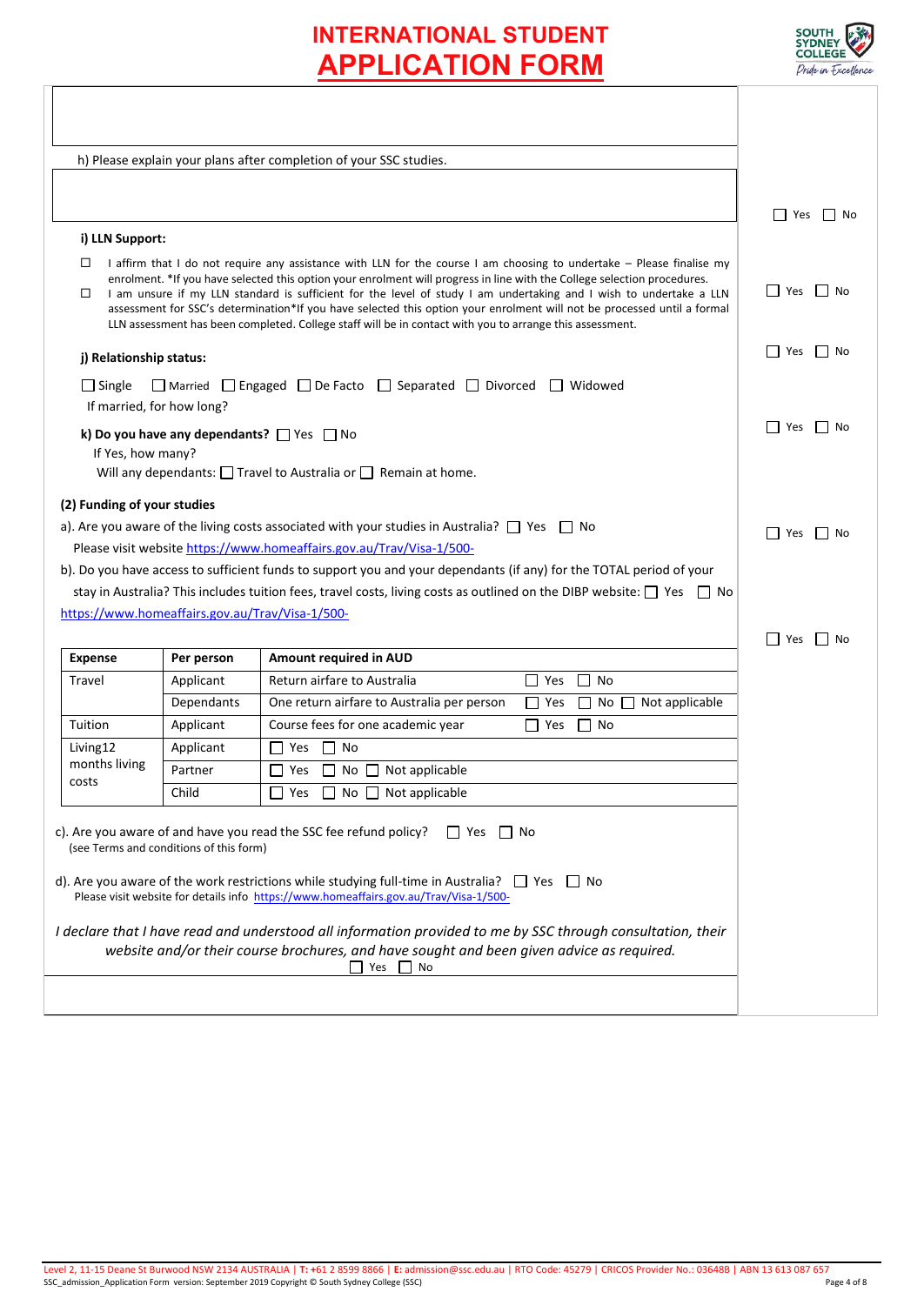

| P. ASSESSIVIENT - TO DE COIVIPELTED DT THE SSC NEPNESENTATIVE / AGENT                                                                                                                                                                                                                                                                                                                                                                                                                                                                                                 |                                                         |
|-----------------------------------------------------------------------------------------------------------------------------------------------------------------------------------------------------------------------------------------------------------------------------------------------------------------------------------------------------------------------------------------------------------------------------------------------------------------------------------------------------------------------------------------------------------------------|---------------------------------------------------------|
| 1. Applicant's SSC course is related to their previous studies or employment<br>2. Applicant has career goals and has researched the value of the SSC course to their future<br>3. Applicant's knowledge of SSC, course, campus and living arrangements is satisfactory<br>4. Applicant has a strong incentive to return to their home country and does not have strong incentive to remain in Australia<br>5. Applicant has realistic expectations of costs for them and all their family members<br>6. Applicant's previous visa and travel history is satisfactory | Yes<br>No<br>Yes<br>NΩ<br>Yes<br>No<br>Yes<br><b>No</b> |
| 7 Applicant has realistic expectations about their ability to find work and their likely income in their location<br>8. I have checked the applicant's documents, including financial and academic documents, and verified copies are attached<br>9. I consider that this applicant meets Department of Home Affairs's Genuine Temporary Entrant (GTE) criteria (Recommend interview                                                                                                                                                                                  | Yes<br>No<br>Yes<br>No<br>No<br>Yes                     |
| by SSC, For under 18 students, interview need to be done with the parents/legal guardian)                                                                                                                                                                                                                                                                                                                                                                                                                                                                             |                                                         |
| I therefore recommend that an offer be given to this applicant                                                                                                                                                                                                                                                                                                                                                                                                                                                                                                        | No<br>Yes                                               |
| I confirm that I have briefed the applicant on the Terms and Conditions relating to this application and that I have provided the<br>applicant with relevant information on SSC and the course consistent with the requirements of the ESOS Act and the National Code.<br>* SSC staff will complete this section/entry requirement checklist if there is no agent/representative is involved in the application<br>process.                                                                                                                                           | No<br>Yes                                               |
| Signature of SSC Representative making recommendation<br><b>Print Name:</b>                                                                                                                                                                                                                                                                                                                                                                                                                                                                                           |                                                         |
|                                                                                                                                                                                                                                                                                                                                                                                                                                                                                                                                                                       |                                                         |
| Date:                                                                                                                                                                                                                                                                                                                                                                                                                                                                                                                                                                 |                                                         |
| Are you registered with SSC?<br>$\Box$ No<br>Yes<br>$\mathbf{L}$                                                                                                                                                                                                                                                                                                                                                                                                                                                                                                      |                                                         |
| <b>Office Location</b>                                                                                                                                                                                                                                                                                                                                                                                                                                                                                                                                                |                                                         |
| Phone number:<br>(including country code)                                                                                                                                                                                                                                                                                                                                                                                                                                                                                                                             |                                                         |
| <b>Email address:</b>                                                                                                                                                                                                                                                                                                                                                                                                                                                                                                                                                 |                                                         |
|                                                                                                                                                                                                                                                                                                                                                                                                                                                                                                                                                                       |                                                         |
| Q. CHECK LIST FOR STUDENT/ FOR UNDER18 STUDENTS PARENTS/LEGAL GUARDIAN                                                                                                                                                                                                                                                                                                                                                                                                                                                                                                |                                                         |

## *Have you:*

 $\square$  Completed all relevant sections of this application form?

**P. ASSESSMENT – TO BE COMPLETED BY THE SSC REPRESENTATIVE /AGENT**

- Attached/enclosed certified copies of your passport and visa of student & both parents unless there is only one parent?
- $\Box$  Attached/enclosed certified copies of your qualifications?
- Attached/enclosed certified copies of English language proficiency? Does not require this if taken SSC placement test.
- $\Box$  Attached/enclosed any other certified documents requested in this application form?
- $\Box$  Read and ticked/signed the declaration?
- $\Box$  E-mailed scanned copy of the application to:  $\frac{\text{admission@ssc.edu.au}}{\text{admission@ssc.edu.au}}$
- $\Box$  Retain a copy of the written agreement

## **R.** *Please send the completed Application Form, required documents and payment to:*

## *Please see SSC's Terms and Conditions on the following pages*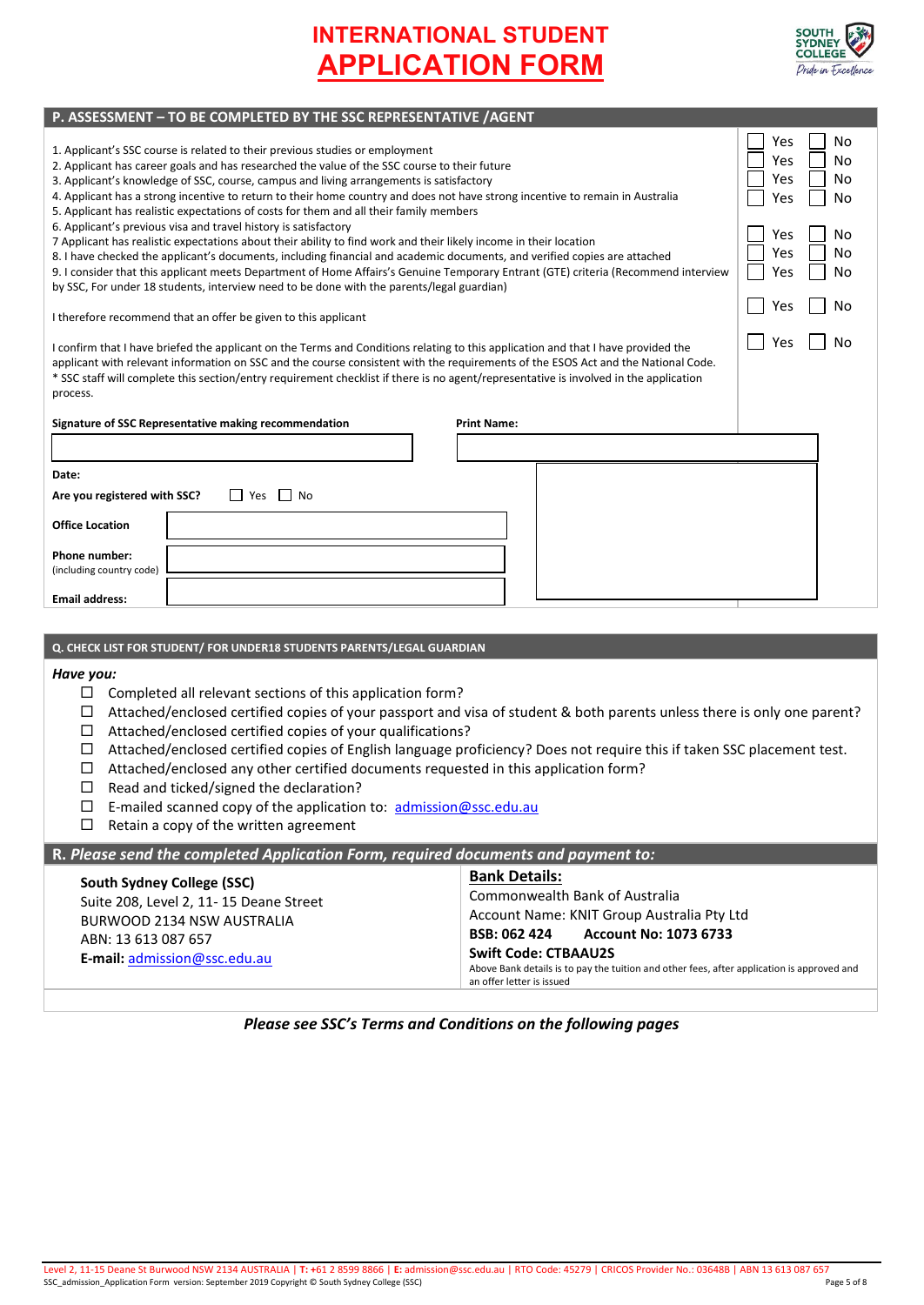

## **TERMS & CONDITIONS OF ENROLMENT**

### **Your Contract with the College**

I (which expression includes the parent/guardian who has signed this contract) hereby apply to enrol in the course as indicated on the Overseas Student Application Form ("the Application") and agree that I will pay to South Sydney College (SSC) all tuition fees and other charges due for my course I agree that on acceptance of the Application by SSC when I met the admissions requirements, the application will be confirmed by the Letter of Offer that becomes the Written Agreement that is the Contract of Enrolment ("the Contract") and further, I agree to abide by the following terms and conditions of enrolment. Any variation of the terms and conditions of the Contract must be in writing and be signed by an authorised officer of the College.

### **1. Your Name must be Correct**

We must have the correct name. Show documentary evidence (declaration from a lawyer, marriage certificate, etc.) if any of your official documents (birth certificate, mark sheets, etc.) show a name which is different from the one that you have used on this application form.

### **2. Contact Details**

Your current home address (not agent's address) must be provided along with phone number and email address (if any). Student require to update their personal information within 7 days of change as per visa requirement.

#### **3. Certified Copies of Original Documents**

Attach certified or attested copies of all your official documents such as mark sheets, academic records, certificates or/and degrees etc. Following persons are eligible to certify copies:

- An authorised officer from the institution that originally issued the documents (such as Registrar or Directors);
- An Australian overseas diplomatic mission or any Australian Education Centre;
- A licensed translator recognised by law in your country; or
- An authorised SSC representative.

Certified translations must accompany the documents if the originals are not in English. Evidence of completing a course should indicate that all requirements of the course have been met or that the award has been conferred.

### **4. English Language Proficiency Level (EPL)**

All students must provide information to SSC or its authorised agent to verify their English Proficiency Level (EPL). Evidence of a recognised test result and/or recent completed formal study in English will be provided. I understand that SSC may require me to undertake testing to confirm English levels. Students without English proficiency must take SSC English Placement Test to determine EPL.

#### **5. Credit Transfer and Recognition of Prior Learning (for Vocational Courses applicant only)**

Advance standing by Credit Transfer (CT) or Recognition of Prior Learning (RPL) is a process in which students may apply for exemptions. These exemptions will only be granted when all the stated learning outcomes and performance criteria of the training courses have been demonstrated.

Where CT or RPL is granted before your visa has been issued, then the period of the course will be adjusted appropriately when the eCoE is issued.

If CT or RPL is granted after your visa has been issued, then the College will report the change to the Department of Home Affairs. A full time study load must be maintained. CT or RPL cannot exceed 50% of the course content.

## **6. Our commitment to provision of quality courses**

• provide a letter of offer that is the written agreement & details of course, fees, payment plan and conditions;

• generate a CoE that is used to apply for student visa;

- stay in touch and confirm commencement of course;
- on arrival, provide orientation to the College and Sydney
- provide student services support; • provide facilities and equipment and staff;
- provide the course and the course materials and assessments;
- provide additional education and learner support ;
- mark, provide feedback and results on the submitted assessment tasks;
- make sure there is flexibility and fairness in assessments;
- follow procedures for grievances and complaints;

•issue results and a Qualification or Statement of Attainment/s upon satisfactory completion of the course requirements(if applicable) and full payment of fees.

## **7. Payment of Tuition Fees**

The fees as set out in the letter of offer are payable on acceptance of offer. If the student does not pay the fees by the due date, a late fee may be charged and you may lose your place in the course. The College reserves the right to review its fees without notice. Students should check the fee details prior to payment. Student must pay the tuition fee to SSC directly, not to the agent, unless otherwise written agreed by the SSC.

## **8. Administrative Fees**

Please visit website[: www.ssc.edu.au f](http://www.ssc.edu.au/)or information about tuition and other administrative fees.

In signing this application you are automatically bound by the conditions of the SSC and/or the SSC cancellations and refund policy.

The following are the summary extracted from college tuition fee refund policies. The full detail of refund policy can be found on the college website. SSC's refund policy applies to both commencing and re-enrolling students. It is set out in the Handbook and below. All requests for a refund must be submitted on the appropriate refund application form and must be accompanied by official documentary evidence of the grounds for the request. Your initial application fee to SSC is not refundable. Refunds apply only to tuition fees and will only be paid to the applicant through an Australian Dollar draft. All refunds incur an administration processing fee. College are not responsible to any money paid by the student to the agent. If commission paid to agent or deducted by the agent, SSC will organise to refund by the agent.

### **Tuition Protection Service (TPS)**

The Tuition Protection Service (TPS) is an initiative of the Australian Government to assist international students whose education providers are unable to fully deliver their course of study. As a registered CRICOS provider SSC will comply with the obligations and

requirements of the Education Services for Overseas Students Act (ESOS Act). Therefore, SSC required to comply with the requirements of the Tuition Protection Service (TPS. The TPS ensures that international students are able to either:

1. complete their studies in another course or with another education provider or 2. Receive a refund of their unspent tuition fees.

For more information please visit: https://tps.gov.au/StaticContent/Get/StudentInformation

### **10.1** *Total Refund of Tuition Fee*

A total refund will be granted under the following circumstances:

- In the unlikely event that the College is unable to provide the course for which student has enrolled. An alternate offer of a course/place will be offered at no extra cost to the students or a refund option for unused fees.
- An offer of a place is withdrawn by SSC (The exception is when the offer was made on the basis of intentional incorrect information).
- The applicant is unable to obtain a visa from Department of Home Affairs. The student must provide a copy of the official letter of visa application rejection by the Department of Home Affairs along with their application, in order for the refund application to be approved. Non refundable amount, refund processing administrative fee will be deducted.

#### **10.2** *Partial Refund of Tuition Fee*

 The amount of partial refund is determined as follows. Administrative fees and applicable deductions are applied:

| deductions are applied.                                                                                                                                                                                                |                                                                                                                                                                                                                                                                                                                                                                                                                                                                                                                               |
|------------------------------------------------------------------------------------------------------------------------------------------------------------------------------------------------------------------------|-------------------------------------------------------------------------------------------------------------------------------------------------------------------------------------------------------------------------------------------------------------------------------------------------------------------------------------------------------------------------------------------------------------------------------------------------------------------------------------------------------------------------------|
| Request is more than 10 weeks before<br>the commencement of the term/next<br>term                                                                                                                                      | Full refund.                                                                                                                                                                                                                                                                                                                                                                                                                                                                                                                  |
| Request is less than 10 weeks but more<br>than 6 weeks before the<br>commencement of the term                                                                                                                          | refund is 70% of tuition fees for that<br>term.                                                                                                                                                                                                                                                                                                                                                                                                                                                                               |
| Request is less than 6 weeks but more<br>than 2 weeks before the<br>commencement of the term                                                                                                                           | refund is 50% fees of tuition fees for<br>that term.                                                                                                                                                                                                                                                                                                                                                                                                                                                                          |
| Request is less than 2 weeks before the<br>commencement of the term                                                                                                                                                    | refund is 30% of tuition fees for that<br>term.                                                                                                                                                                                                                                                                                                                                                                                                                                                                               |
| If a student withdraws from the course<br>on or after the course commencement<br>date.                                                                                                                                 | the student will not be eligible for a<br>refund for the fees for that term.                                                                                                                                                                                                                                                                                                                                                                                                                                                  |
| Withdrawal from a course on illness and<br>compassionate grounds                                                                                                                                                       | refund will be decided on a case by<br>case basis.                                                                                                                                                                                                                                                                                                                                                                                                                                                                            |
| If a student holds a valid student visa at the<br>time of enrolment with SSC, but after<br>commencing their course, their current<br>expires and a subsequent visa<br>visa<br>application is applied for and rejected. | refund for any tuition fees paid to SSC<br>will be calculated on a pro-rata basis<br>(calculated on a weekly basis as per<br>the SSC term calendar) minus any<br>applicable deductions                                                                                                                                                                                                                                                                                                                                        |
| Student transfers to a second course<br>within SSC without completing the first<br>course.                                                                                                                             | The tuition fee paid for the current six-<br>month period of the 1 <sup>st</sup> course will be<br>credited on a pro-rata basis towards the<br>tuition fee of the 2 <sup>nd</sup> course.<br>All<br>other tuition fees paid toward the 1st<br>course will be credited in full towards the<br>tuition fee of the 2 <sup>nd</sup> course. If the<br>credited amount is greater than the total<br>cost of the<br>second<br>amount, the<br>difference will be refunded within 28<br>days of commencement of the second<br>course. |

## **9. Cancellations and Refunds**

*No refund*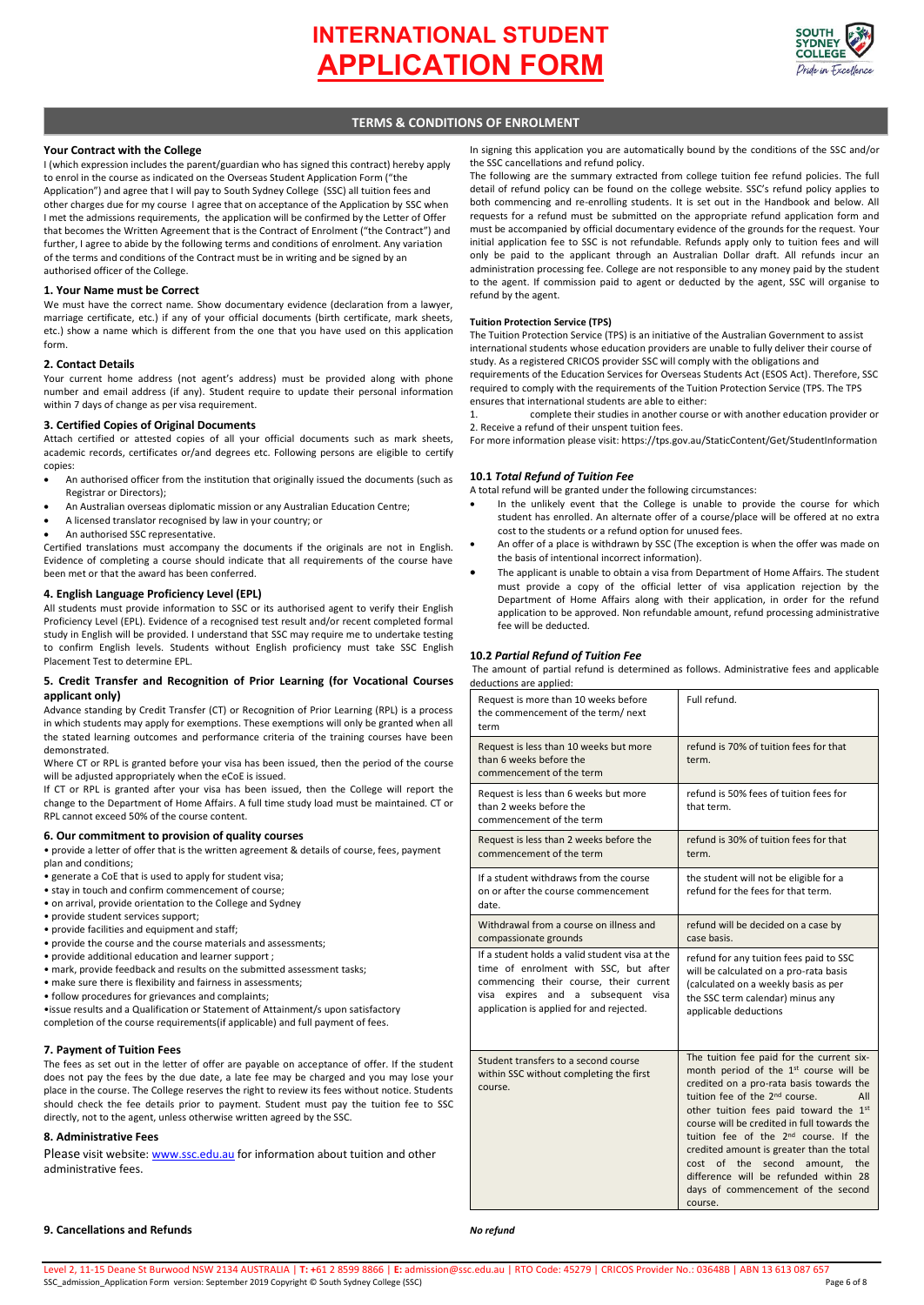

| False or misleading information in                                                                                                                               | automatically disqualifies you from any                                                                                                                                                                                                                                       |
|------------------------------------------------------------------------------------------------------------------------------------------------------------------|-------------------------------------------------------------------------------------------------------------------------------------------------------------------------------------------------------------------------------------------------------------------------------|
| application forms or during study                                                                                                                                | refunds                                                                                                                                                                                                                                                                       |
| Student is terminated due to serious<br>breach of the College rules or a breach<br>of visa conditions including<br>non-<br>attendance or unsatisfactory progress | No refund                                                                                                                                                                                                                                                                     |
| Student defers enrolment and                                                                                                                                     | Tuition fees will be held by the College until                                                                                                                                                                                                                                |
| commencement date                                                                                                                                                | course commencement date.                                                                                                                                                                                                                                                     |
| Student is seeking a refund for<br>enrolment in the principle (main) course<br>of study, as applied for on their current<br><b>Student Visa</b>                  | No refund for any tuition fees paid for the<br>first six (6) months of the principle course.<br>Any additional tuition fees, paid beyond<br>the first six (6) months, that are deemed<br>refundable, will be payable back to the<br>student minus any applicable deductions*. |

### **10.3 Review of Tuition Fees**

SSC reserves the right to review its fees and charges. If tuition fees are changed you will be required to pay the new fees from the commencement of the next semester. If you defer your course, you will be required to pay the fees applicable at your new commencement date.

### *How to claim a refund*

To claim any refund, you must complete a *Refund Application Form* and return together with your receipt of course fees and certified copies of any supporting documents (such as Visa rejection letter, etc.) to the College. The refund will be paid in Australian dollars & you will be provided with a letter explaining how the refund was calculated. It will be posted to your address in your home country within 14 days from the receipt of the *Refund Application form.* 

• The above refund policy does not remove your right to take action under Australia's consumer protection laws. Also, the College's dispute resolution processes do not circumscribe the student's right to pursue legal remedy. Refund can only be claimed by the student (over 18) or sender of the fee. For under 18 student's parent/s need to claim the refund and complete the refund application form. For refund process or refund application form please visit www.ssc.edu.au

### **11. Airport pickup charges**

The cost of Airport pickup is NOT included in the tuition fee. SSC can arrange arrival airport pickup for an additional charge.

#### **11.1 Accommodation support**

For All students: SSC has approved the welfare & accommodation arrangements. Contact our office for more information.

•Under 18 Student: If applying for a student visa the student must have adequate welfare arrangements in place.

• Once SSC has approved the student's welfare & accommodation arrangements: CAAW and CoE will be issued through PRISMS.

•The minimum period on the Confirmation of Appropriate Accommodation and Welfare (CAAW) letter must be:

o the same period of time as your Confirmation of Enrolment (CoE), plus 7 days at the end of enrolment or until the student turns 18.

o If the student is enrolled in 2 or more courses with more than 1 provider, the student must show SSC they have organised continuous welfare arrangements. Where SSC has approved the student's welfare arrangements, there cannot be a welfare gap in the dates the providers have nominated.

• If homestay is requested, the Admissions Team will ensure the student's homestay family is approved by the parent/or legal guardian.

SSC will ensure that there is no gap in CAAW between providers. SSC may choose to provide more than seven days of welfare arrangement period after the ending of CoE finishing date in order to provide no gap between the first CAAW finishing date and the second CAAW/CoE starting date

### **11.2 Welfare:**

a)When SSC takes responsibility for the welfare arrangements for an overseas student under the age of 18, the student must stay in accommodation approved by SSC.

b)SSC will not approve CAAW to the person nominated for the underage overseas student's welfare in the Welfare Arrangements Approved by the Department of Home Affairs. If an overseas student's parent, legal custodian or eligible relative wishes to take care of the underage overseas student in Australia, SSC will not issue the student a CAAW letter.

c)SSC will not create or enter into an arrangement of providing a legal guardian for a student who is under 18 years of age. The parents or person who has custody of the underage overseas student is at all times legally responsible for the student.

d)Visits from the student's parents, legal custodian or eligible relatives are welcome while the student is under the CAAW issued by SSC. However, SSC has the right to nominate the accommodation and other welfare arrangements appropriate for the student. The student's parents, legal custodian or eligible relatives cannot override the welfare arrangement decisions of SSC.

a)When SSC takes responsibility under the Migration Regulations 1994, for approving the accommodation, support and general welfare arrangements for a student who is under 18 years of age by issuing a CAAW, SSC will:

a.nominates the dates for which the registered provider accepts responsibility for approving the student's accommodation, support and general welfare arrangements and advise Immigration through PRISMS by issuing a CAAW.

b.nominates CAAW dates to cover the length of the CoE plus a minimum of seven additional days from the finishing date of the CoE.

c.signs a CAAW letter to confirm the accommodation and welfare arrangements in place are suitable for the intending overseas student.

b)When SSC takes the responsibility for the welfare arrangements for an overseas student under the age of 18, this doesn't mean SSC is taking over legal responsibility for the student. This legal responsibility lies with the student's parents or the person who has custody of the overseas student

c)In the case where the underage overseas student wishes to arrive in Australia earlier than the commencement date on his/her CAAW, the student must be accompanied by a nominated guardian approved by the Department of Home Affairs. If the underage overseas student is unaccompanied, SSC must agree to extend its period of approved care arrangements to cover the student from the date of his/her arrival or the student must not travel to Australia until the CAAW commencement date.

After an overseas student turns 18: SSC will no longer be responsible for providing welfare arrangements when an underage overseas student turns 18. That means, the National Code Standard 5 no longer applies to the student.

### **12. Acceptable Behaviour, Attendance and Academic Progress**

Admission, if granted, is subject to the student maintaining continuous academic progress through the course. There is an intervention policy to support students and a series of warnings so you know your progress. Students need to progress well in order to continue to be enrolled in the course. You must agree to meet the requirements of the College course selected and to abide by the rules and regulations of the College, including those for attendance and course progress.

You agrees that if you breach any of the College's rules or behaviour is deemed unacceptable by the College, your enrolment may be cancelled and you may not be entitled to any refund of the tuition fees or other charges paid to the College under the Contract.

## **13.Assessment Procedure**

Assessments are part of every course and will vary depending on the type of the unit or course. A student must perform satisfactorily to complete the academic requirements of every unit.

#### **14. Information regarding Disability**

If you have a disability, relevant information is requested to establish whether you require the provision of additional services or facilities not required by students who do not have a disability.

After consideration of your requirements, if the provision of these services or facilities would impose "unjustifiable hardship", for example, a very high cost on SSC, your enrolment may be refused or additional fees may apply. You will be advised in writing of our decision. The provision of additional services or facilities should not be seen as a guarantee of successful completion of a course. SSC reserves the right to terminate a student's enrolment if the provision of reasonable adjustment is unsuccessful and further provision of services or facilities is determined as unjustifiable hardship.

### **15. LL&N Support**

SSC is committed to providing LL&N (Language, Literacy and Numeracy) support to students who may require it during their enrolment. These students may include those from linguistically and/or culturally diverse backgrounds, students with a disability and students whose first language is not English. For the College to best accommodate students, we ask that every student respond to this section of the Enrolment Form on page number 3 & 4, section  $L(1)(J)$ 

### **16. Student's Right**

Your rights and obligations and the Colleges obligations and rules are set out in the International Student handbook and the website. You will be provided student services support and welfare support and counselling. There is a complaints process if you have a grievance. If the student is dissatisfied with the decisions of the College after following the complaints and appeals procedures, you may seek independent external arbitration via the NSW ombudsman (see www.ombo.nsw.gov.au). The terms and conditions of enrolment as stated above do not remove the right of the student to take action under Australia's consumer protection laws. Also, College's dispute resolution processes do not circumscribe the student's right to pursue legal remedy.

### **17. Access to Student's Details**

Information provided by the student may be made available to Commonwealth and State agencies, the TPS and the Fund Manager of the ESOS Assurance Fund, pursuant to obligations under the ESOS Act and the National Code.

#### **18. Disclaimer**

SSC does not represent or guarantee that the student will:

- Be accepted for enrolment at SSC
- Successfully complete studies undertaken
- Gain entry into further tertiary studies.
- SSC accepts no liability for any unexpected interruption in services through events such as staff strikes, electrical failure, floods and other.

### **19. Breach of Terms & Conditions**

Any breach of terms and conditions may result in the termination of the student's enrolment and may affect the student's visa.

## **20. Personal information & privacy protection statement**

Personal information you supply and consent to being contacted about is to be used by SSC in connection with an application for a student to study in SSC. Provision of information is voluntary but, if not provided, the application may be hindered. SSC will not disclose personal information to outside parties, other than as provided in the application form, unless required by law, you consent or it is needed to prevent serious threat to a person's health or safety. You can access and correct your personal information by contacting SSC. The personal information you provide for this application will be protected in accordance with the College Privacy Policy and Privacy legislation. The information provided will only be used by the College for assessing your application for a place in the training course for which you have applied. If unsuccessful, the information will be retained in the records of the College only for the College's use for a period of 12 months and will not be disclosed except